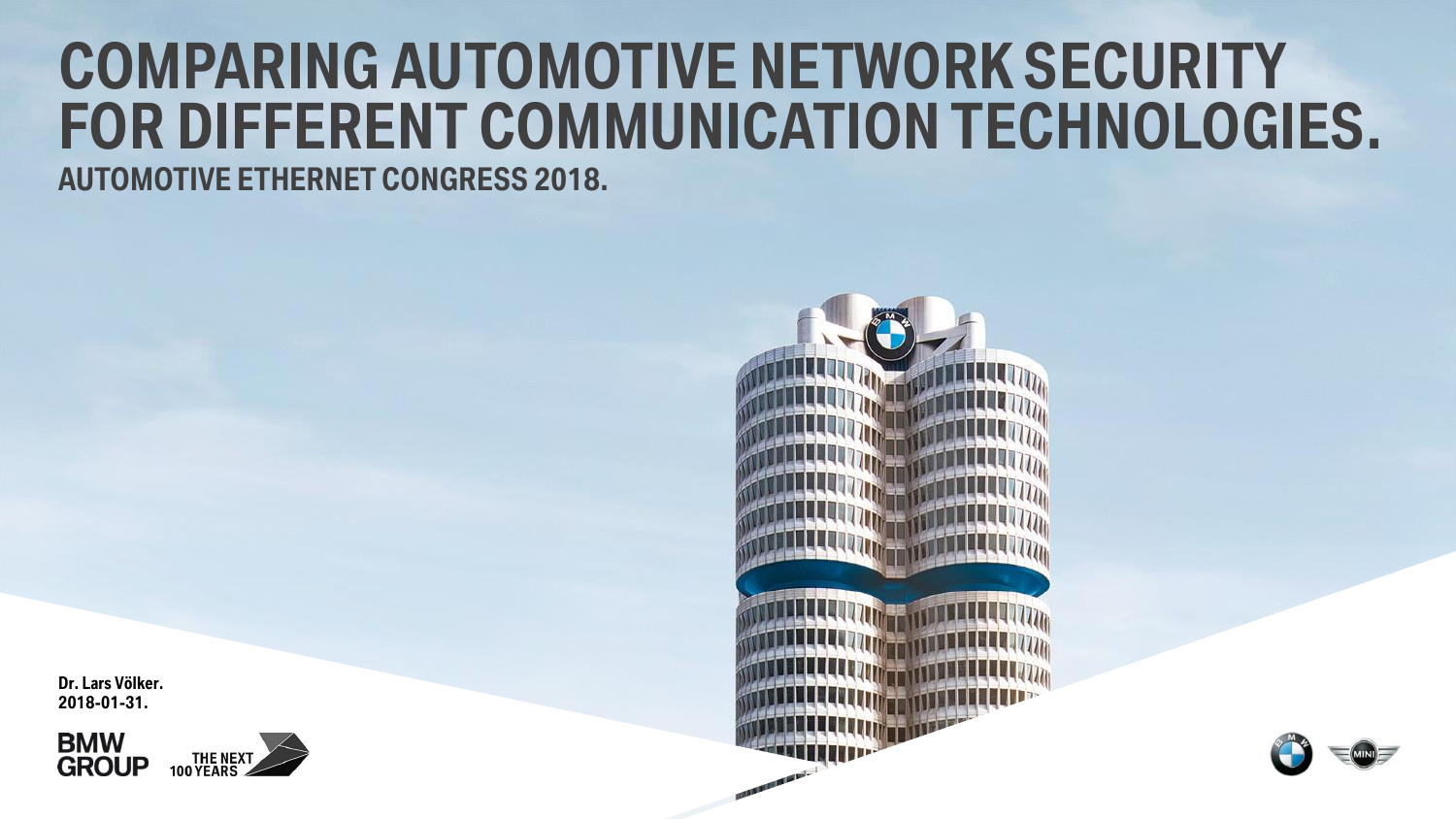### **MOTIVATION.**

# **IS THERE A DIFFERENCE IN THE LEVEL OF SECURITY THAT DIFFERENT COMMUNICATION TECHNOLOGIES CAN ACHIEVE?**

Disclaimer: I will focus on protecting in-vehicle communication.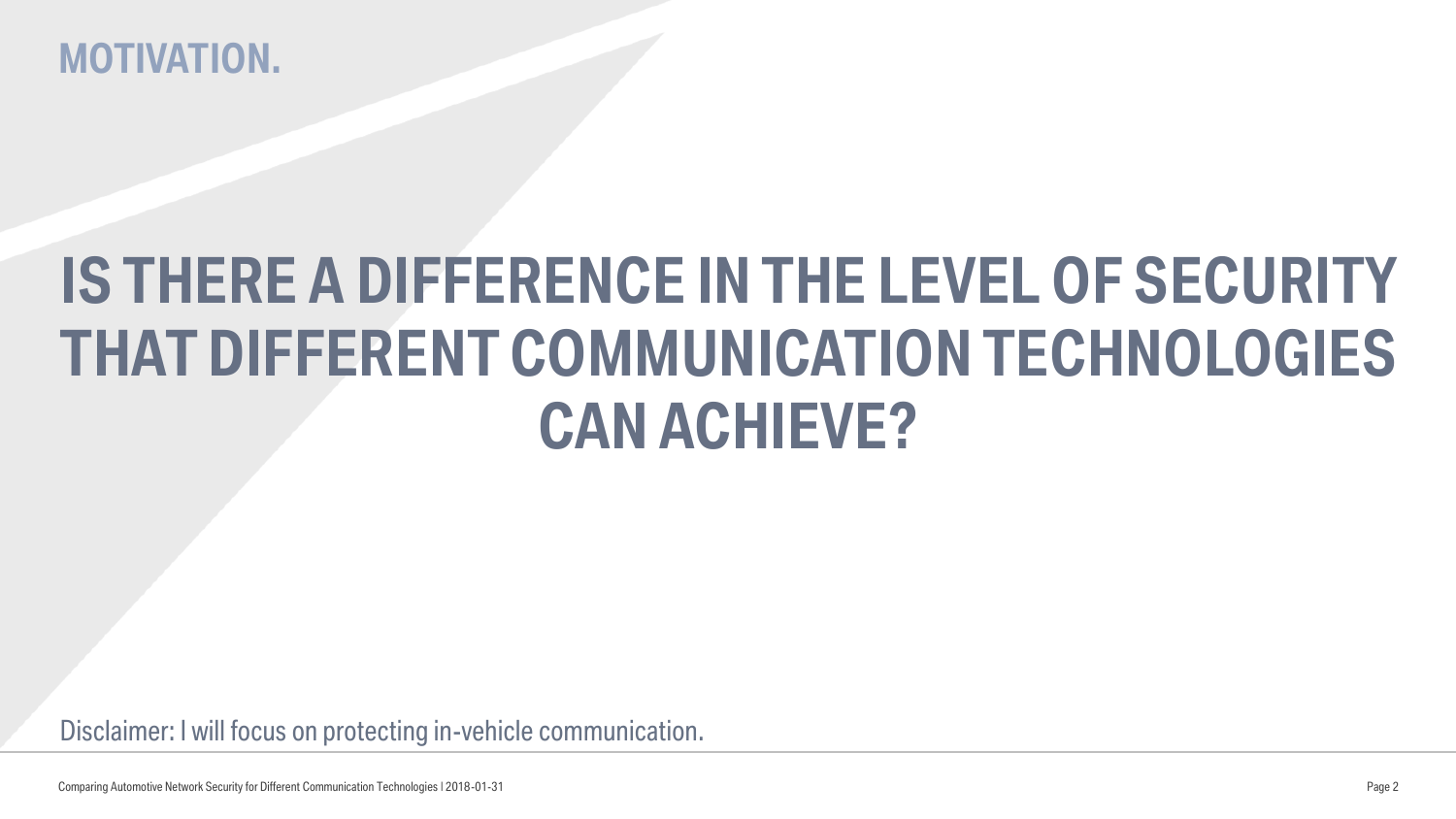# **INTRODUCTION.**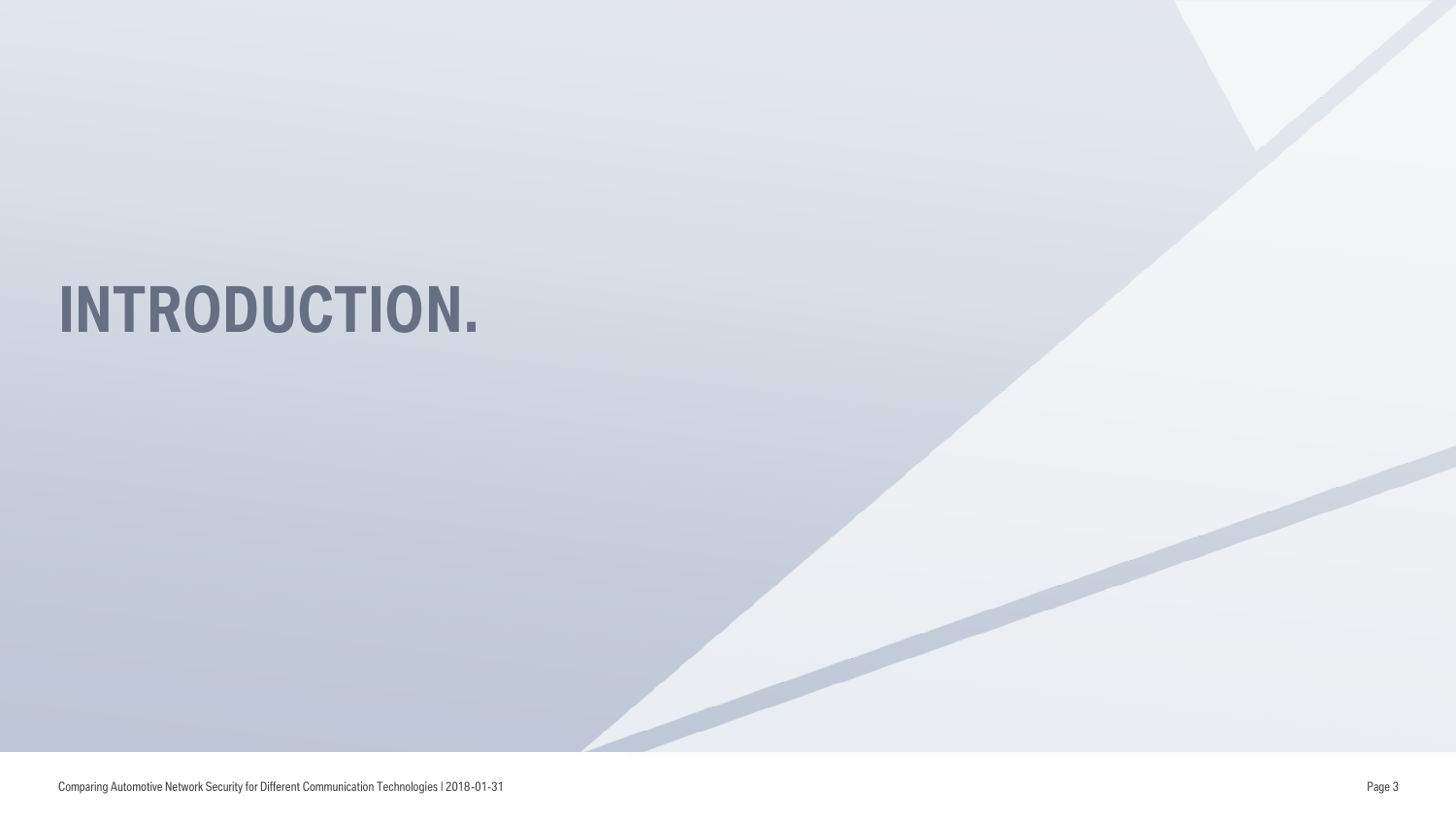# **CLASSIC BUS SYSTEMS VS ETHERNET AND IP-BASED SYSTEMS.**

|                    | CAN/FR/CAN-FD/                       |                                                                                                                |  | Ethernet and IP     |                                                                               |            |                                         |         |            |            |             |             |            |
|--------------------|--------------------------------------|----------------------------------------------------------------------------------------------------------------|--|---------------------|-------------------------------------------------------------------------------|------------|-----------------------------------------|---------|------------|------------|-------------|-------------|------------|
| Layer 5-7          | <b>UDS</b><br>"Signals"              | <b>NM</b>                                                                                                      |  | <b>IEEE</b><br>1722 | <b>IEEE</b><br>802.1AS                                                        | <b>XCP</b> | <b>UDS</b><br><b>DLT</b><br><b>DolP</b> | SOME/IP | SOME/IP-SD | UDP-NM     | <b>DHCP</b> | <b>ICMP</b> |            |
| Layer <sub>4</sub> | Different TPs<br>(for some messages) |                                                                                                                |  |                     | (gPTP)                                                                        | <b>TCP</b> | <b>TCP and/or UDP</b>                   |         |            | <b>UDP</b> |             |             | <b>ARP</b> |
| Layer 3            |                                      |                                                                                                                |  |                     | PTP <sub>v2</sub>                                                             |            |                                         |         | IPv4       |            |             |             |            |
| Layer 2            | CAN/FR/CAN-FD                        | IEEE Ethernet MAC + VLAN (802.1Q) + AVB (802.1Qav)                                                             |  |                     |                                                                               |            |                                         |         |            |            |             |             |            |
| Layer 1            | CAN/FR/CAN-FD                        |                                                                                                                |  |                     | Automotive Ethernet Physical Layer (e.g. OABR/100Base-T1, APIX2, 1000Base-T1) |            |                                         |         |            |            |             |             |            |
|                    |                                      | Automotive, only in development !<br><b>IT Standard</b><br>Automotive<br>BMW Group, Dr. Lars Völker, 2011-2018 |  |                     |                                                                               |            |                                         |         |            |            |             |             |            |

Selected additional differences:

- Ethernet is a network and therefore scales over different speeds, which can be mixed and matched.
- Ethernet allows with line speed multiport bridges (Switches) with various features (e.g. frame filtering).
- Ethernet allows line speed virtualization via IEEE 802.1Q VLANs.
- $-$  IP allows global connectivity and routing.
- Ethernet and IP are used everywhere and have an extremely well supported eco system.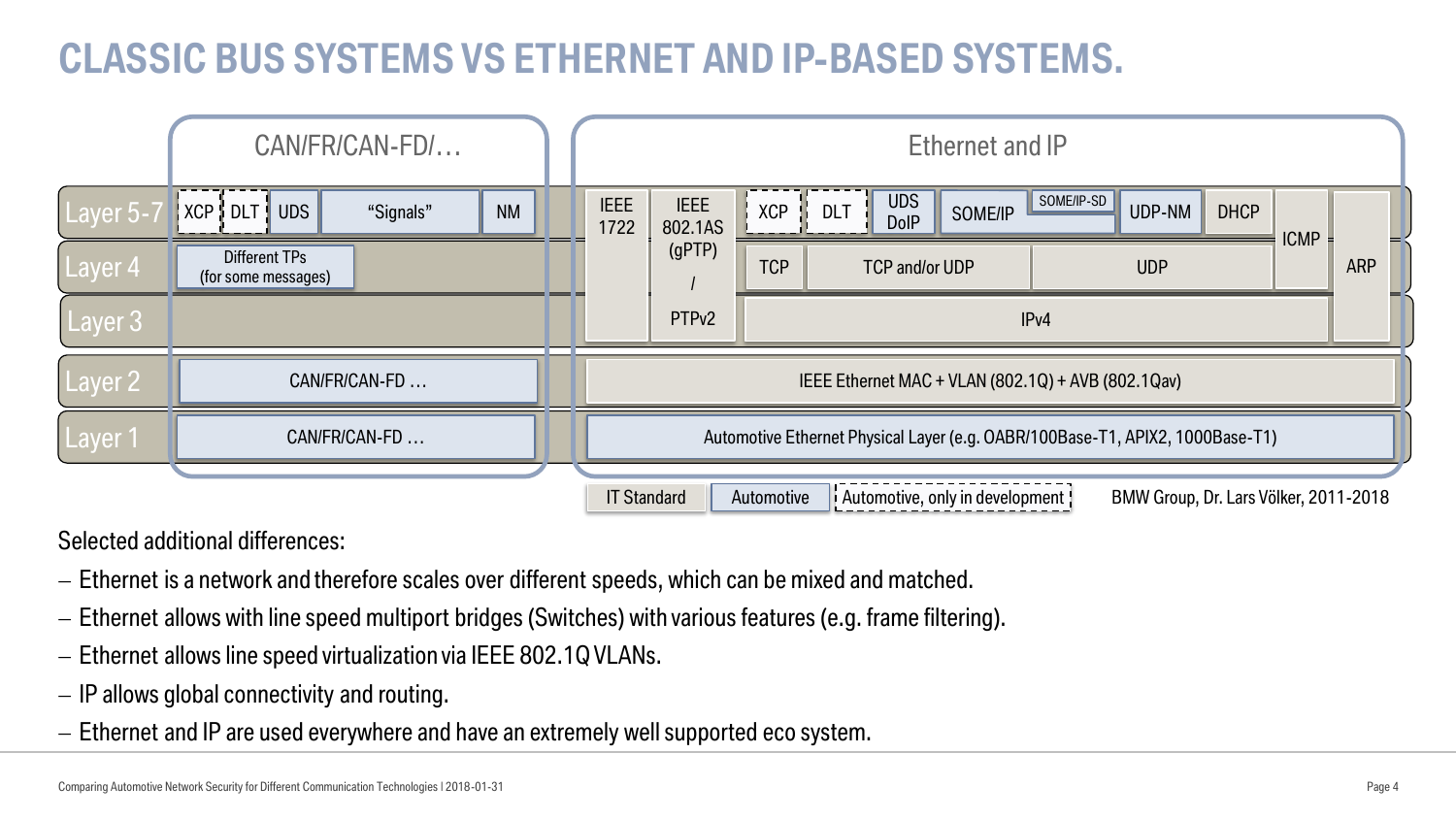# **PROBLEMS, PROPERTIES, AND CRITERIA.**

- Separation and Isolation.
- Bandwidth, Message size, and Overhead.
- Key Exchange and Startup.
- Multicast and Broadcast Communication.
- Placement of Security within the Stack.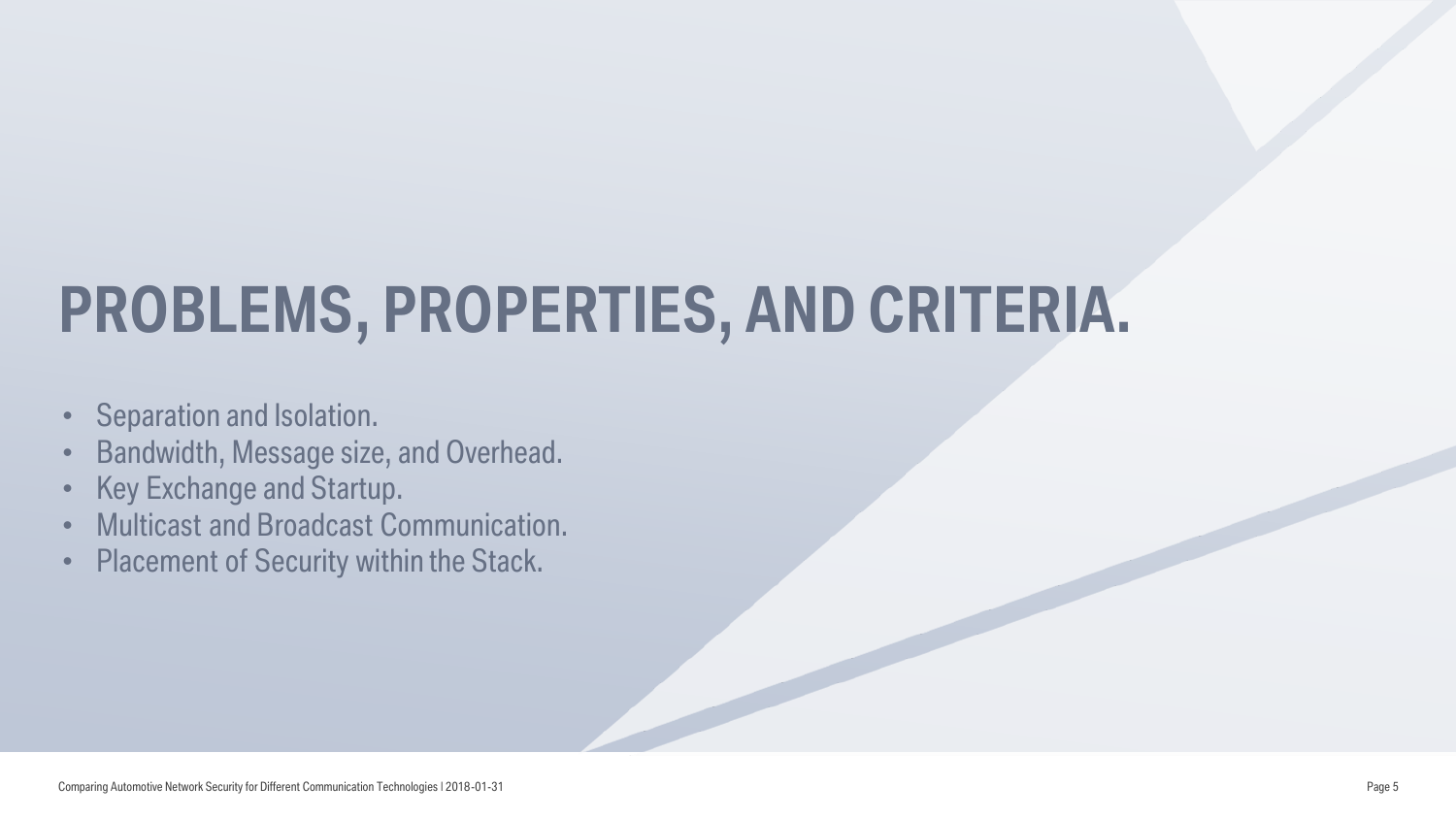#### **SLICING THE ELEPHANT. NETWORK ARCHITECTURE FOR SEPARATION OF DOMAINS.**

- In-vehicle communications, different domains meet: Backend Connectivity, Infotainment, Autonomous Driving, …
	- $-I$ n security design you try to separate different parts to reduce attack surfaces, e.g. by separating vehicle domains.
- $-$  Separation on CAN/FR/CAN-FD:
	- $-I$  Increasing the number of busses (e.g. 10 CANs, 2 CAN-FDs, 1 FR) + use gateways.
	- $-$  The theoretical optimum: Multiple gateways + minimum number of devices per bus (2).
		- This basically means you emulate a point-to-point system.
		- $-$  This allows to filter on gateways.

#### - Ethernet:

- The network topology and the placement of Ethernet Switches is critical.
- VLANs and line-speed filtering helps a lot.

Authentication of traffic can somewhat achieve the separation as well.

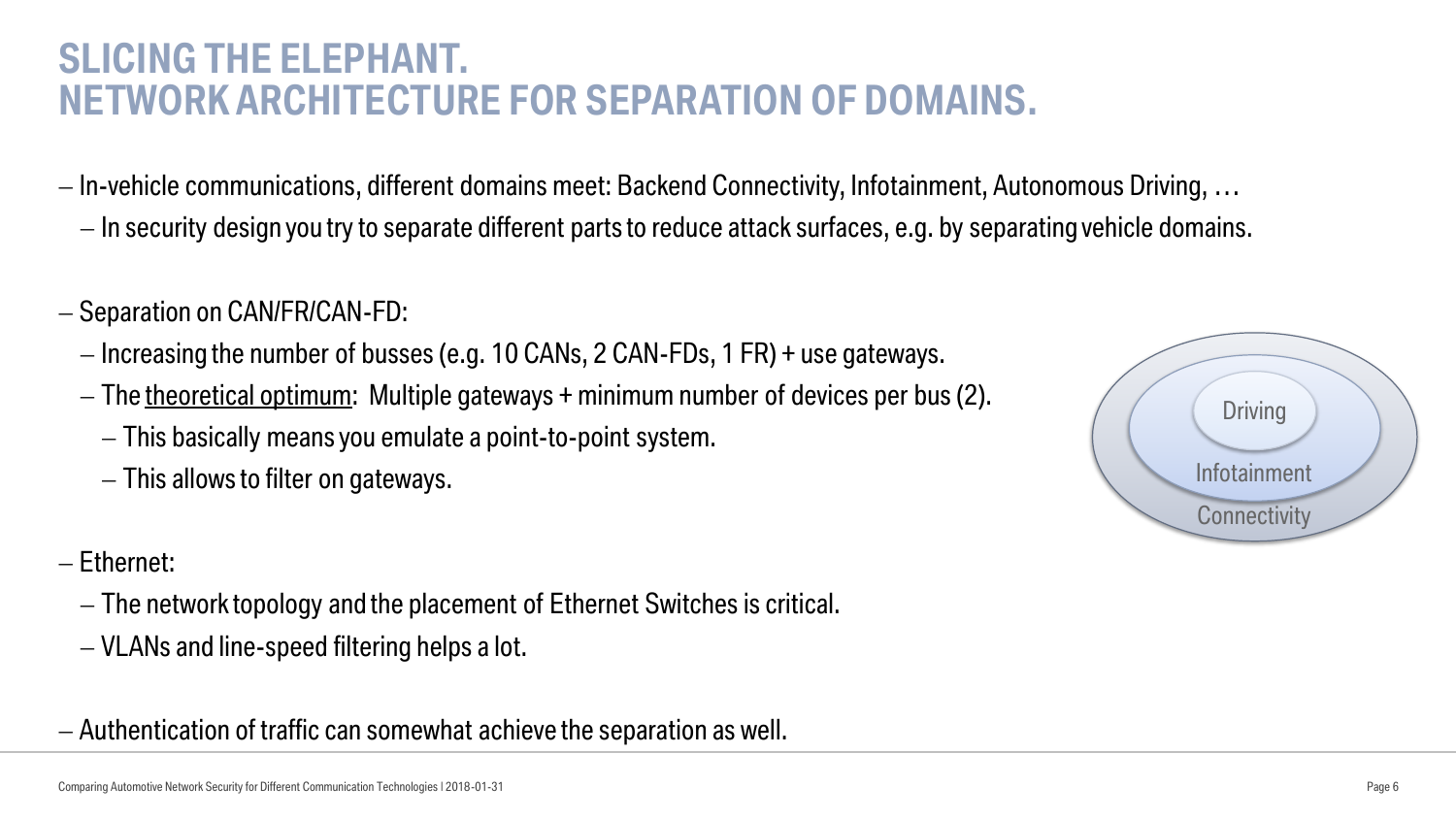#### **BANDWIDTH, MESSAGE SIZE, AND OVERHEAD. DO THEY MATTER FOR MESSAGE AUTHENTICATION?**

- $-$  Standardized state-of-the-art security solutions protect communications by adding to the messages:
	- 12-16 Bytes for the Integrity Check Value (ICV).
	- 6 Bytes for the Initialization Vector (IV)/Freshness.
- Ethernet:
	- Easy, you have 1500 Byte packets. If you are smart, you leave room for security by using a less than 1500 bytes.
- $-$  CAN-FD:
	- $-$  Shortening of ICV reduces security you want to avoid this. Too short and brute force attacks are feasible.  $\odot$
	- Shortening of Freshness to 1-2 Bytes? Basically possible since CAN-FD is rather slow.
	- Overhead of 16 Bytes would mean 25% of a 64 Bytes CAN-FD payload is already used!
- Classical CAN:
	- Need to shorten the ICV (reduced security) or using TP (possibly reducing robustness).

| 100 Mbit/s<br>$(\sim 1500$ Bytes) |  |
|-----------------------------------|--|
| 2Mbit/s<br>$(\sim 64$ Bytes)      |  |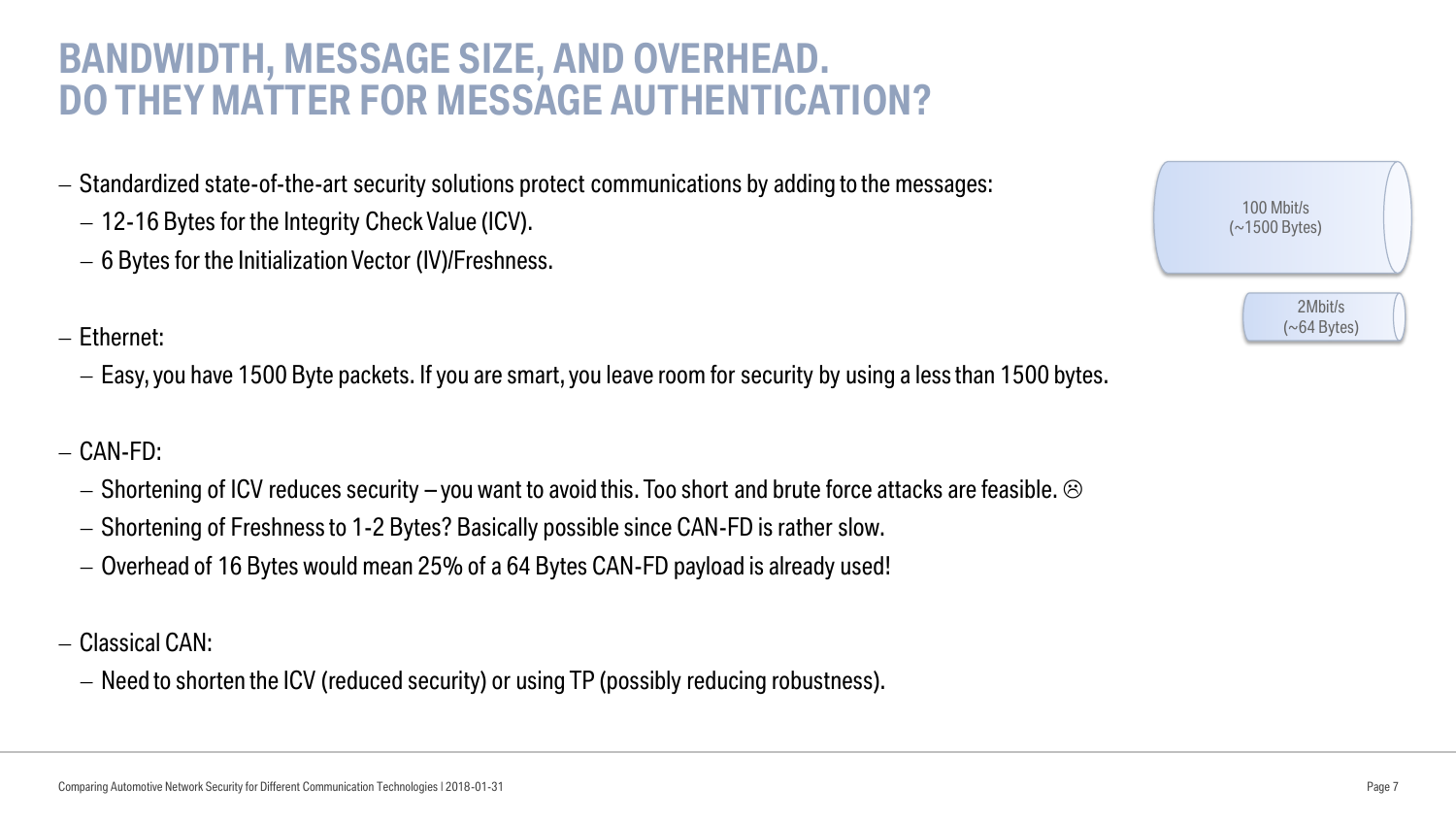### **KEY EXCHANGE. STARTING UP IS DIFFICULT.**

- $-$  For high security, you want to protect the traffic with short term symmetric keys.
	- Those are exchanged via long-term asymmetric keys.
- Challenges:
	- $-$  Additionally messages at startup needed  $-$  the slower your bus, the longer it takes.
	- $-$  The more ECUs you talk to, the more to exchange.
	- Key Exchange is challenging (see SSL/TLS bugs). A well understood solution is best.
- What does that mean?
	- For CAN, FR, CAN-FD: use static keys or build something yourself.
	- For Ethernet and IP-based: state-of-the-art solutions exist.

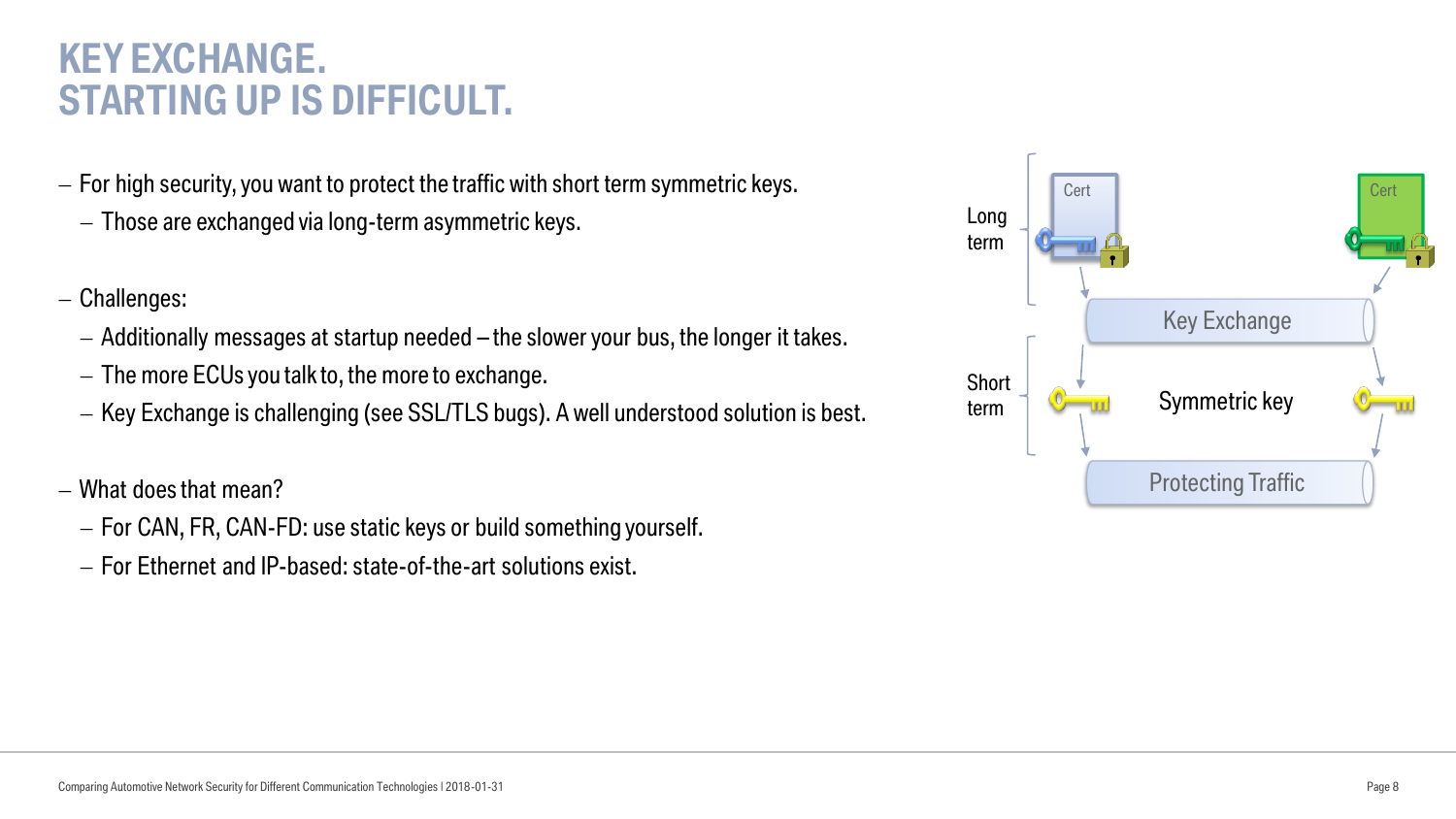## **PROTECTING MULTICAST COMMUNICATION AND GROUP KEYS.**

- $-$  How to protect the Multicast traffic on Ethernet and CAN? Broadcast?
- For performance reasons symmetric algorithms are used to protect messages (e.g. AES).
- For group communication, we need group keys:
	- Problem 1: Distribution of group keys is not a trivial problem.
	- Problem 2: Trust in group keys is rather difficult ("receiver" can impersonate sender).

#### - Solutions:

- Avoid Problem 1+2 by protecting link-based (MACsec).
- Use static symmetric keys to avoid Problem 1 (generic, e.g. SecOC).
- Use key master to distribute keys on startup (reduced security and performance!)
- Use special crypto hardware to reduce Problem 2.
- Use a lot of keys (and more hardware) to reduce Problem 2.





hroadcas

unicast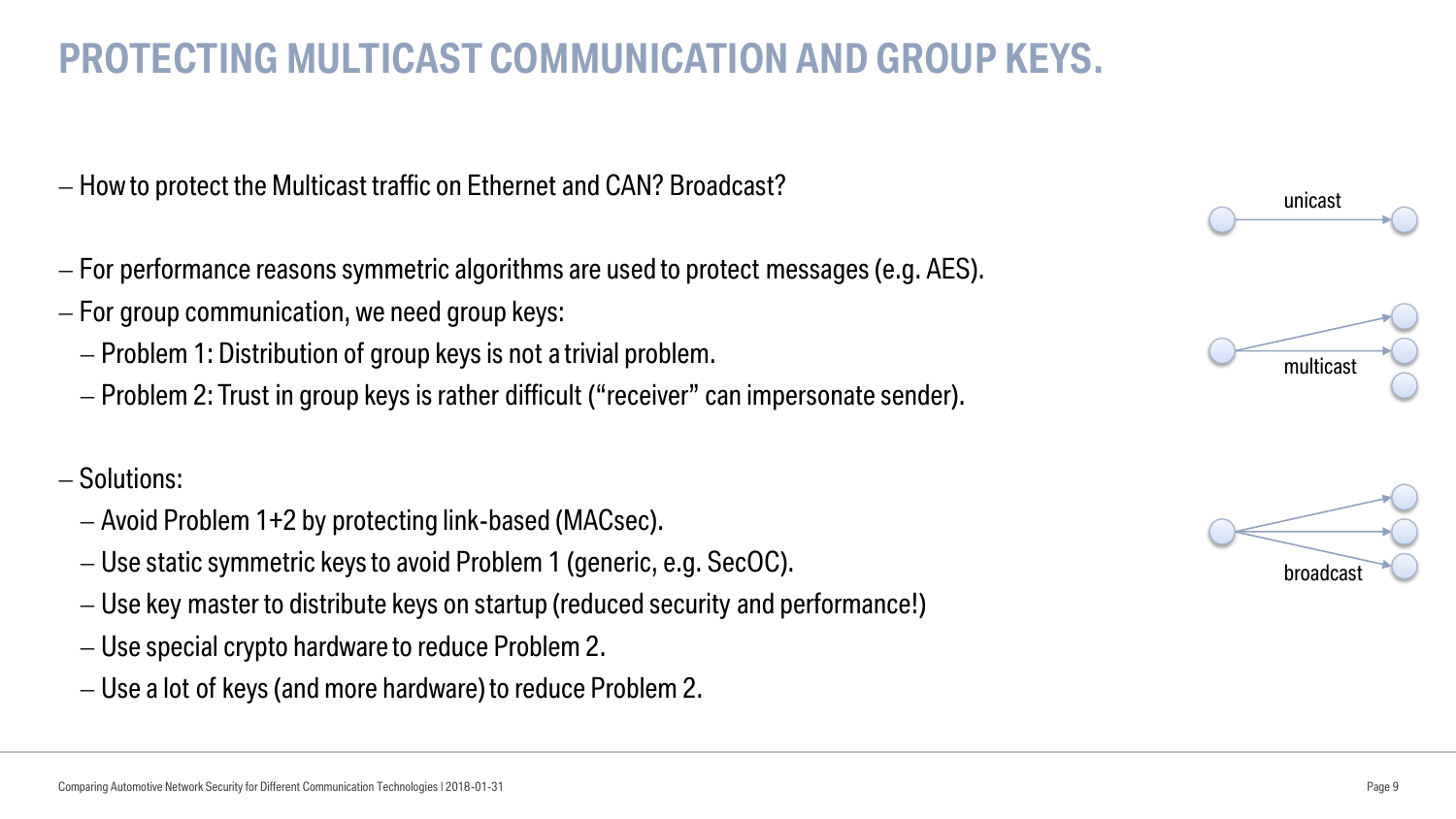## **ON WHICH LAYER DO YOU PROTECT YOUR COMMUNICATION?**

- Network Security can be implemented on different layers:
	- Application-based solutions can supply very specific security. E.g. different key for different SOME/IP message.
		- The higher, the more differentiated the solution can process packets.
		- Better against internal attackers, when used for separation/isolation.
	- Security solutions on lower layers can protect more messages with less associations and cover "helper" protocols like ICMP.
		- The lower, the more traffic is covered.
		- $-B$ etter against external attackers.
- For maximum Network Security combine:
	- Network Security on low layer to make it hard for external attacker.
	- Solution to increase strong separation for needed use cases to make it hardware for internal attacks.
- For CAN/FR/CAN-FD the number of options is very limited due to the simple communications stack.

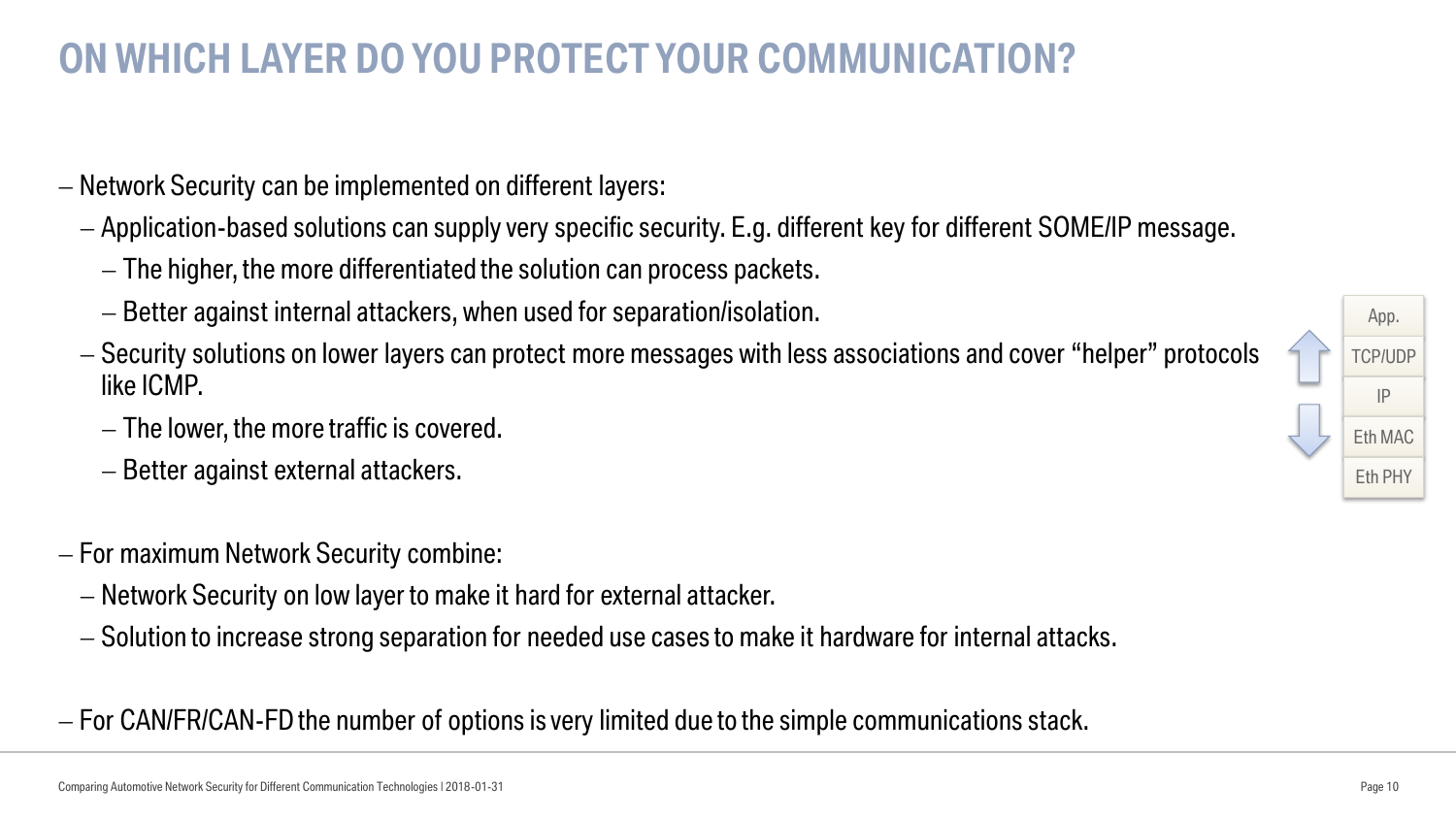# **COMPARISON AND CONCLUSION**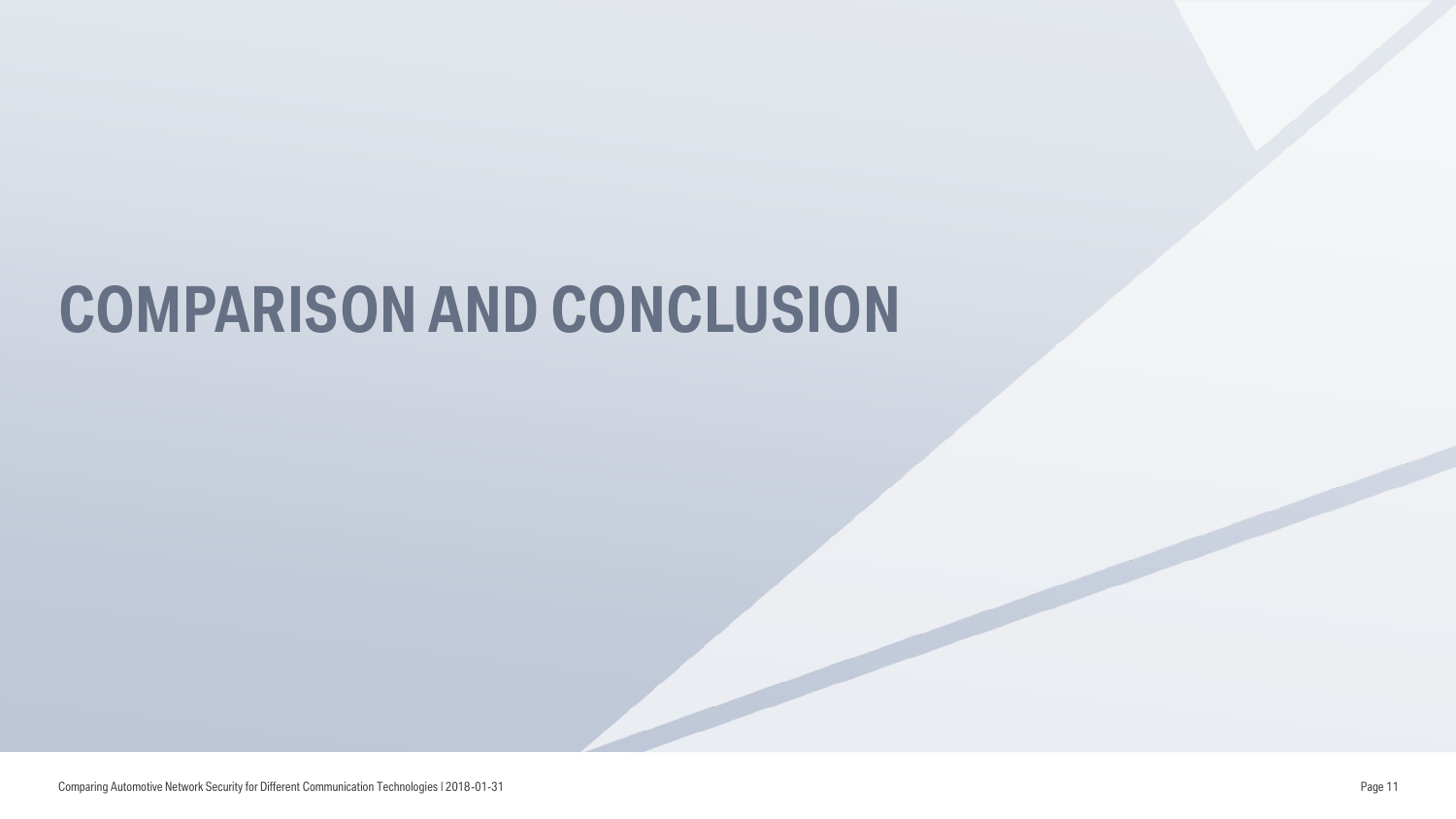### **COMPARISON**

|                                                             |                                            | Auth?<br>Enc?  | <b>Multicast</b><br><b>Broadcast</b> | 100%<br>protected?   | # of<br>keys? | Dyn.<br>Keys? | <b>Minimum</b><br><b>Overhead</b> | <b>Selector</b>     | <b>Implementation</b>                          | <b>Config</b><br><b>Complexity</b> |
|-------------------------------------------------------------|--------------------------------------------|----------------|--------------------------------------|----------------------|---------------|---------------|-----------------------------------|---------------------|------------------------------------------------|------------------------------------|
| E                                                           | <b>MACsec</b>                              | <b>Yes/Yes</b> | <b>Yes</b>                           | <b>Yes</b>           | Lowest        | <b>Yes</b>    | $\sim$ 2%                         | L1/L2               | State-of-the-art<br><b>Hardware</b> + Software | Low                                |
| $\mathbf h$<br>$\mathbf{e}$                                 | <b>IPsec</b>                               | Yes/Yes        | <b>No</b>                            | <b>No</b>            | Low           | Yes           | $\sim$ 2%                         | $L3 + L4$           | State-of-the-art<br><b>Software</b>            | Low-Medium                         |
| $\overline{\mathsf{n}}$<br>$\mathbf{e}$                     | (D)TLS                                     | <b>Yes/Yes</b> | <b>No</b>                            | <b>No</b>            | <b>Medium</b> | <b>Yes</b>    | $\sim$ 2%                         | L <sub>4</sub> only | State-of-the-art<br><b>Software</b>            | Low-Medium                         |
|                                                             | <b>SecOC</b><br>Eth                        | $Yes/*1$       | somewhat<br>possible                 | <b>No</b>            | High          | $*2$          | $\sim$ 2%                         | <b>Depends</b>      | <b>New</b><br>Software $+ *4$                  | High                               |
| $\mathbf{C}$<br>$\boldsymbol{A}$<br>$\overline{\mathsf{N}}$ | <b>SecOC</b><br><b>CAN</b>                 | $Yes/*1$       | somewhat<br>possible                 | somewhat<br>possible | <b>High</b>   | $*2$          | $~100\%$<br>$*3 * 5$              | ID                  | <b>New</b><br>Software $+ *4$                  | High                               |
| $\ldots$                                                    | <b>SecOC</b><br><b>CAN-FD</b><br><b>FR</b> | $Yes/*1$       | somewhat<br>possible                 | somewhat<br>possible | High          | $*2$          | $\sim$ 25%<br>$(CAN-FD)$          | ID                  | <b>New</b><br>Software $+ *4$                  | High                               |

\*1 Possible to integrate in standard

\*2 No standardized solution exists.

\*3 Only reduced security.

\*4 Additional new Hardware might be needed to reduce group key trust limitations. \*5 Avoiding TP due to Safety reasons.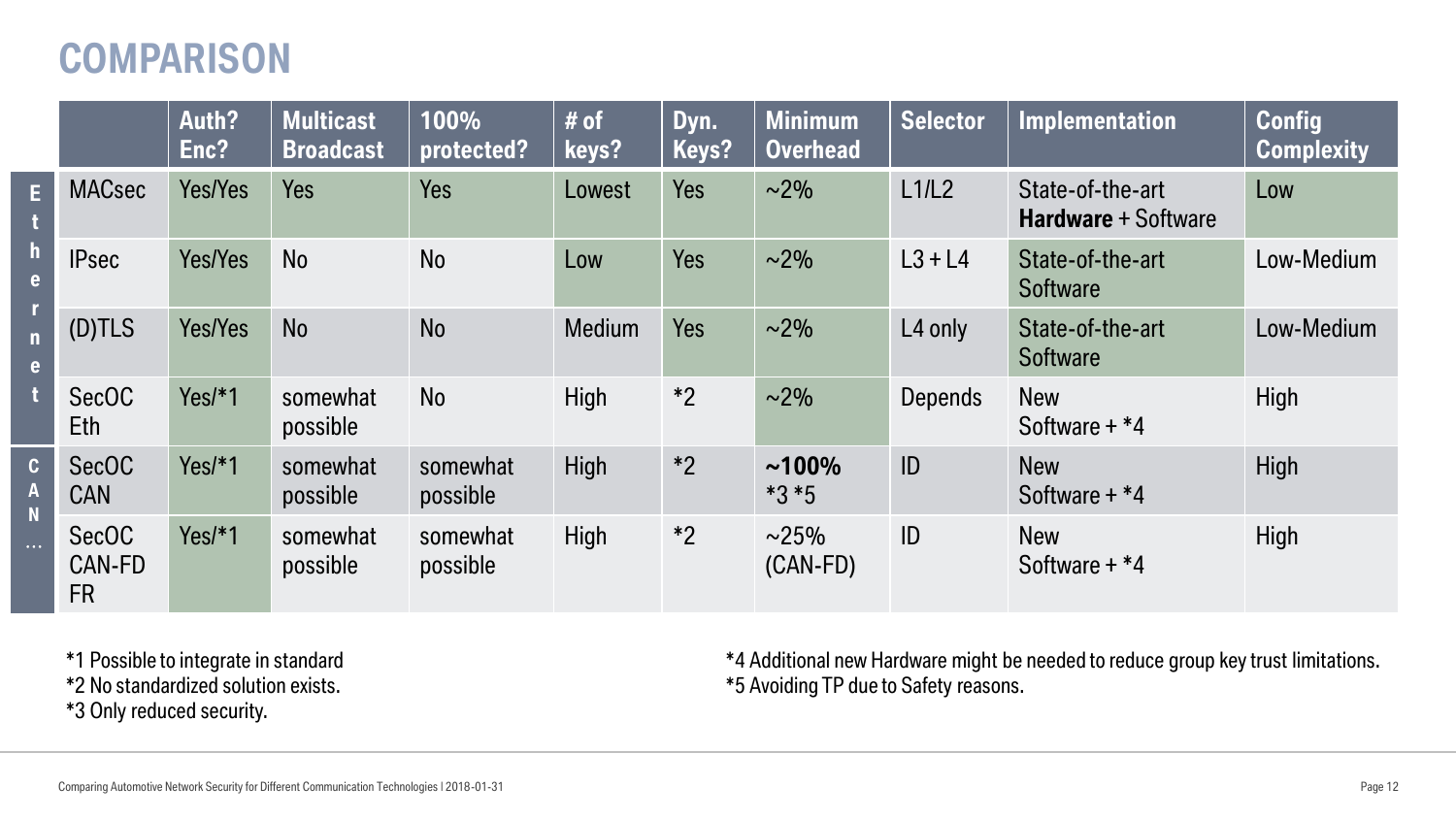### **CONCLUSION**

Communication Technologies:

- Ethernet supports a wide-range of security solutions, most of them designed for the Internet.
- For Ethernet MACsec allows to protect all packets.
- Classic CAN is very limited on Network Security due to low bandwidth and message size.
- CAN-FD as migration technology allows to increase the Network Security somewhat. Achieving a similar level of Security as Ethernet will be expensive and very hard to achieve.

Use Cases:

New use cases and applications requiring higher Security.

For use cases and applications with higher security needs, Ethernet is the better alternative:

 $\rightarrow$  Lets look into rolling out MACsec as the best Ethernet Security solution!

 $\rightarrow$  Lets create a competitively priced Ethernet solution to replace classical busses!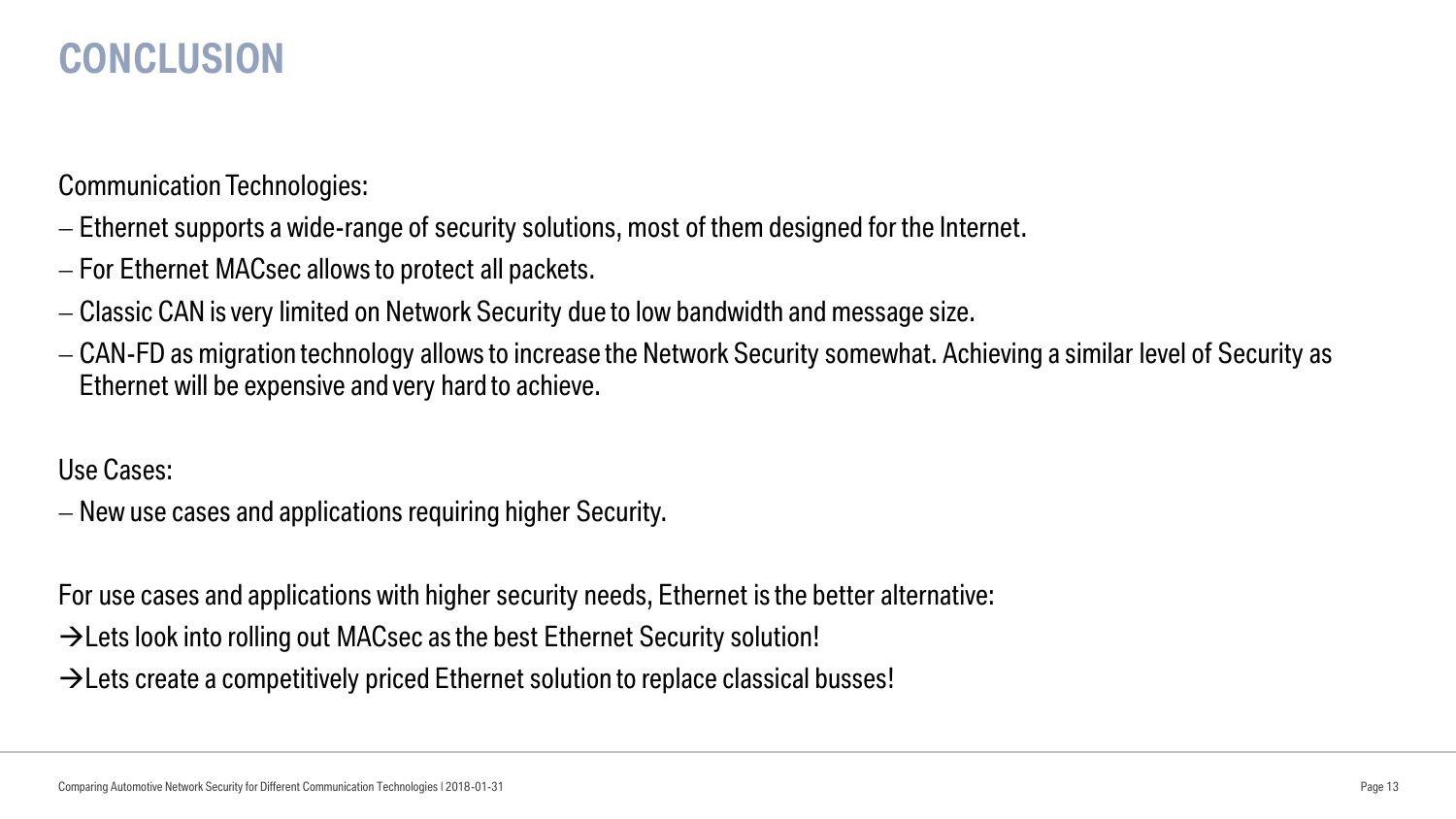# **THANK YOU FOR YOUR ATTENTION.**



Dr. Lars Völker Diplom-Informatiker

Postal Address **BMW AG** 80788 Munich **Street Address** Max-Diamant-Str. 25

Phone +49-89-382-31429 Mobile +49-151-601-31429 E-Mail Lars.Voelker@bmw.de



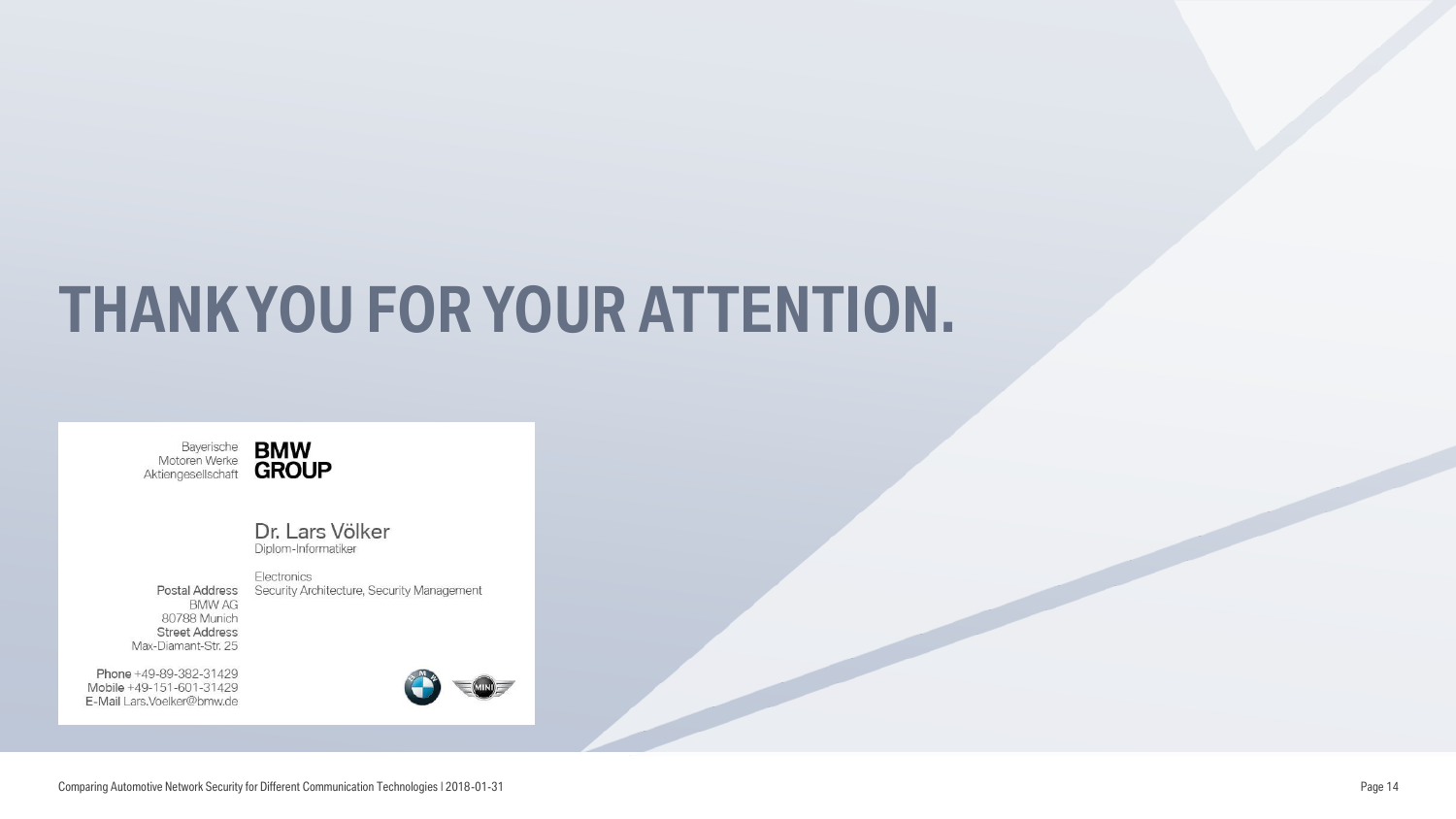# **BACKUP: NETWORK SECURITY SOLUTIONS**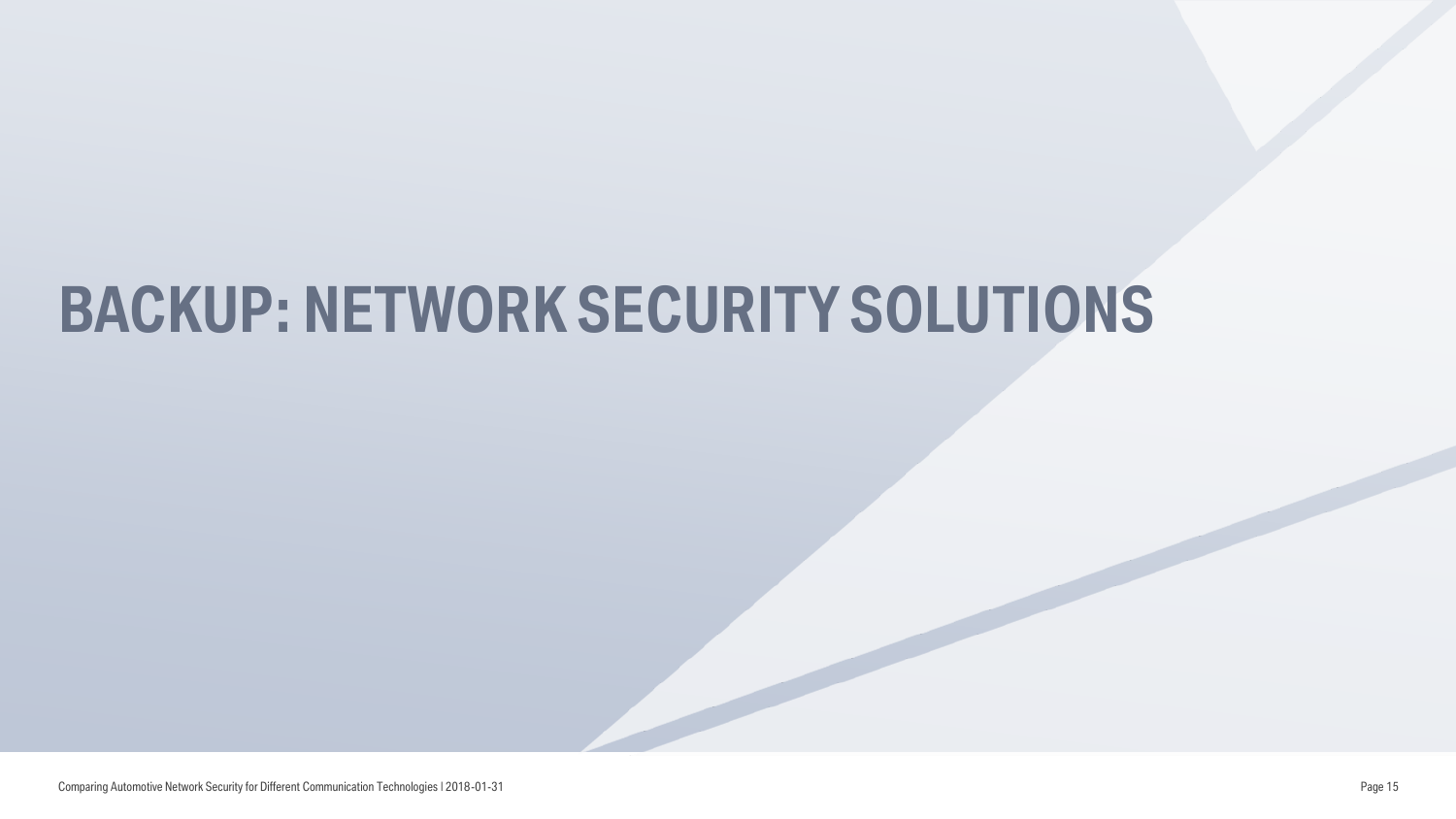### **SECURITY ON LAYER 2 IEEE 802.1AE MACSEC**

- MACsec protects on layer 2.
	- Encryption and Authentication: supported.
	- Authentication only: supported.

#### $-$  Pros:

- Protects all traffic.
- Configuration: easy.
- Minimum number of keys.

#### $-$  Cons:

- Difficult if some messages are not to be protected (e.g. for setup and configuration).
- Requires hardware support

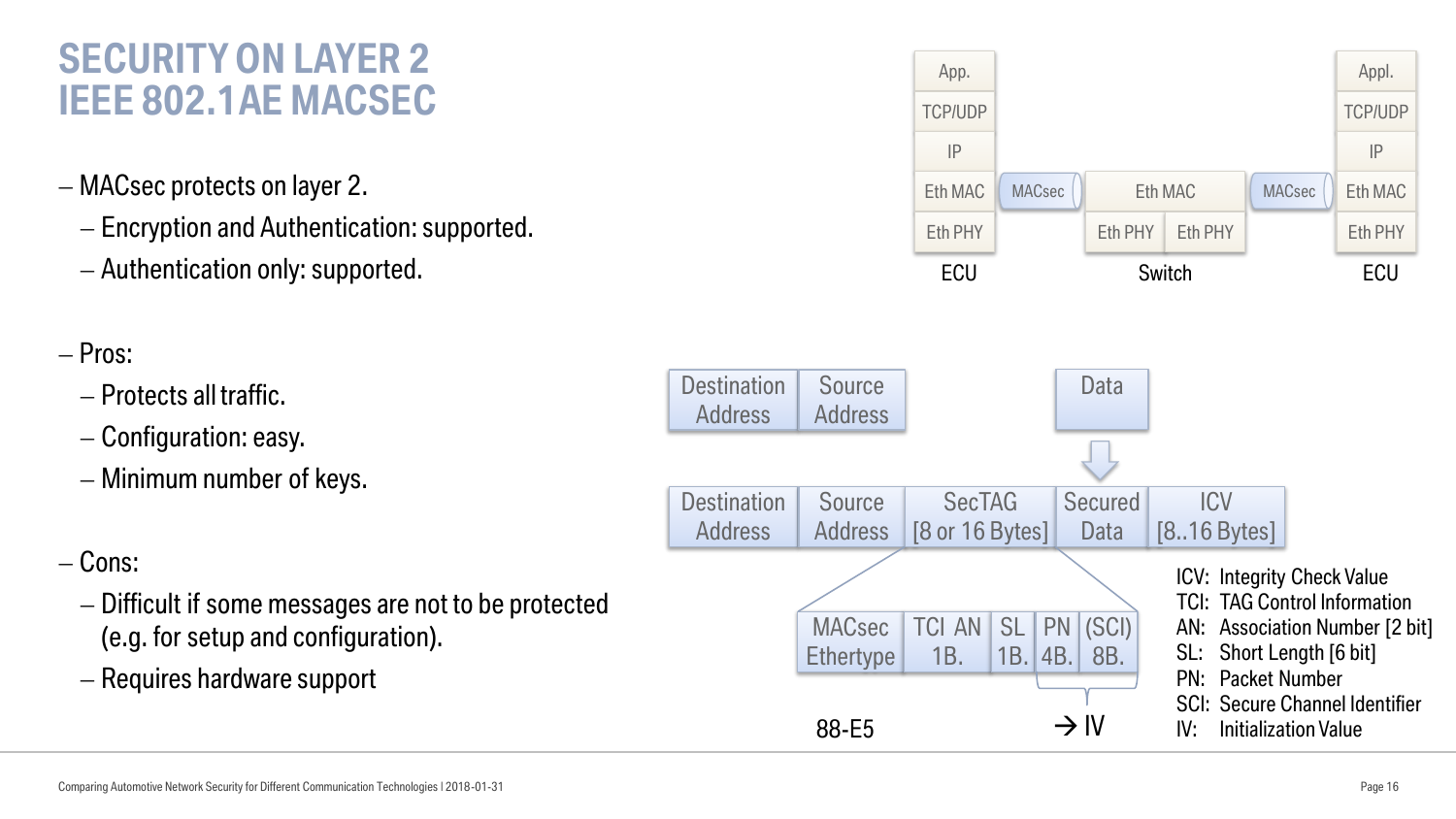### **SECURITY ON LAYER 3 IETF IPSEC (RFC 4301, …)**

- IPsec protects on layer 3.
	- Encapsulating Security Payload (ESP).
		- Encryption and/or Authentication.
	- Authentication Header.
		- (Transparent) Authentication.
- Pros:
	- Can protect based on IPs and Port numbers.
	- Configuration: easy-medium.
	- $-$  Sym. keys per peer.
	- $-E$ asy to use hardware crypto.
- $-$  Cons:
	- $-$  No multicast, no broadcast.



| IPv4/IPv6<br><b>Header</b> | AH  |                        |          | opt.            | <b>IPv4/IPv6 Secured</b><br>Data |  |  |  |  |  |
|----------------------------|-----|------------------------|----------|-----------------|----------------------------------|--|--|--|--|--|
|                            |     |                        |          |                 |                                  |  |  |  |  |  |
| Next Hdr.                  |     | Len   Res.   SPI   Seg |          |                 | <b>ICV</b>                       |  |  |  |  |  |
| 1 B                        | 1B. |                        | 2B. 14B. | 4B <sub>1</sub> |                                  |  |  |  |  |  |

SPI: Secure Parameter Index Seq: Sequence Number (~IV) Pad: Padding Pad.Len.: Length of Padding ICV: Integrity Check Value Len: Length Res: Reserved (0x00)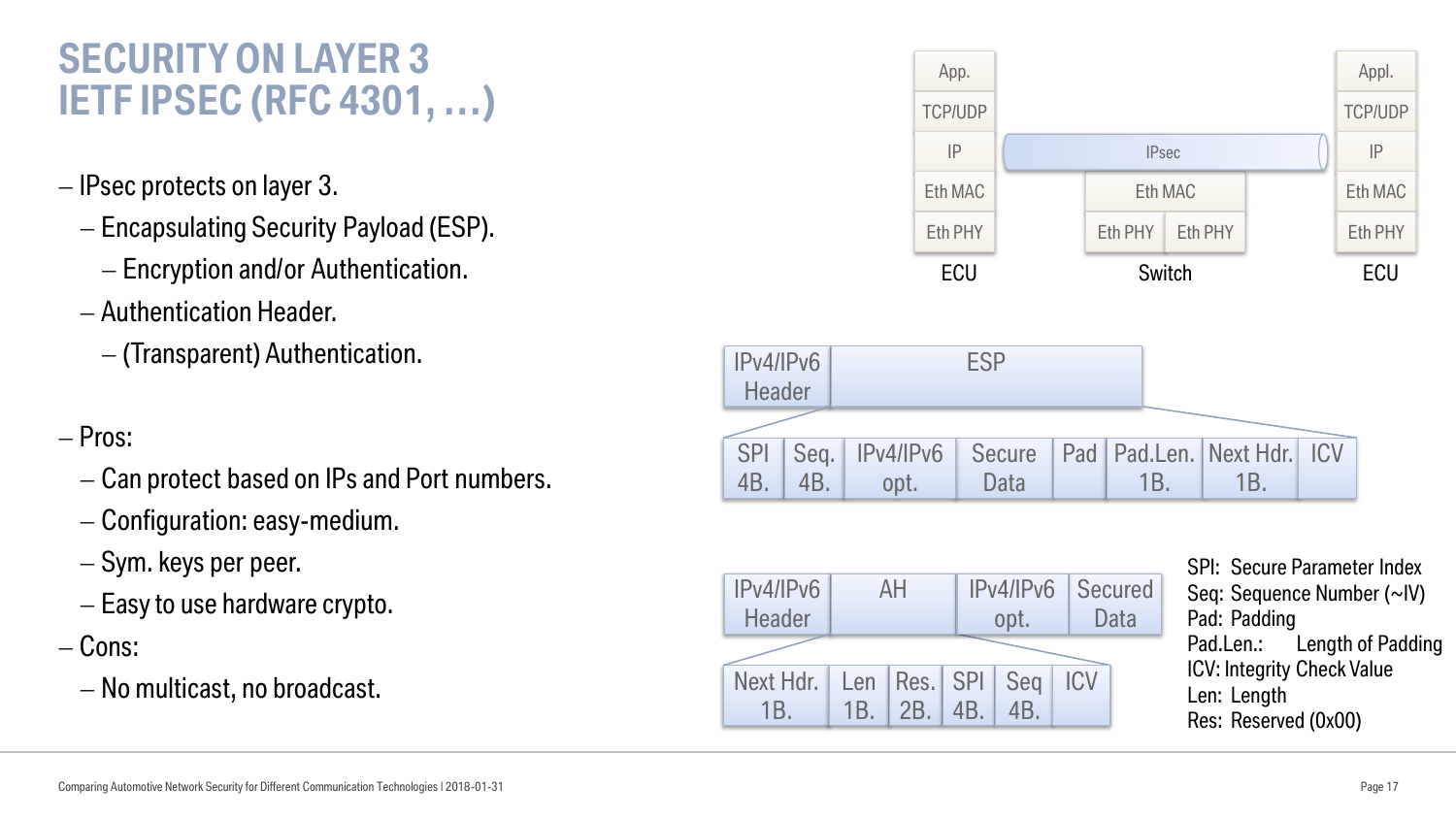### **SECURITY ON LAYER 4 IETF TLS / IETF DTLS** (D)TLS

- $-$  TLS runs on TCP and protects the TCP connections data.
- DTLS runs on UDP and protects data over UDP association.

#### - Pros:

- Well-known and used everywhere (TLS).
- Configuration: easy-medium (because per connection).
- Sym. keys per connection.
- Application specific security possible.

#### - Cons:

- Security of implementations still somewhat limited.
- Overhead due to many connections.
- Somewhat complicated to use hardware crypto.